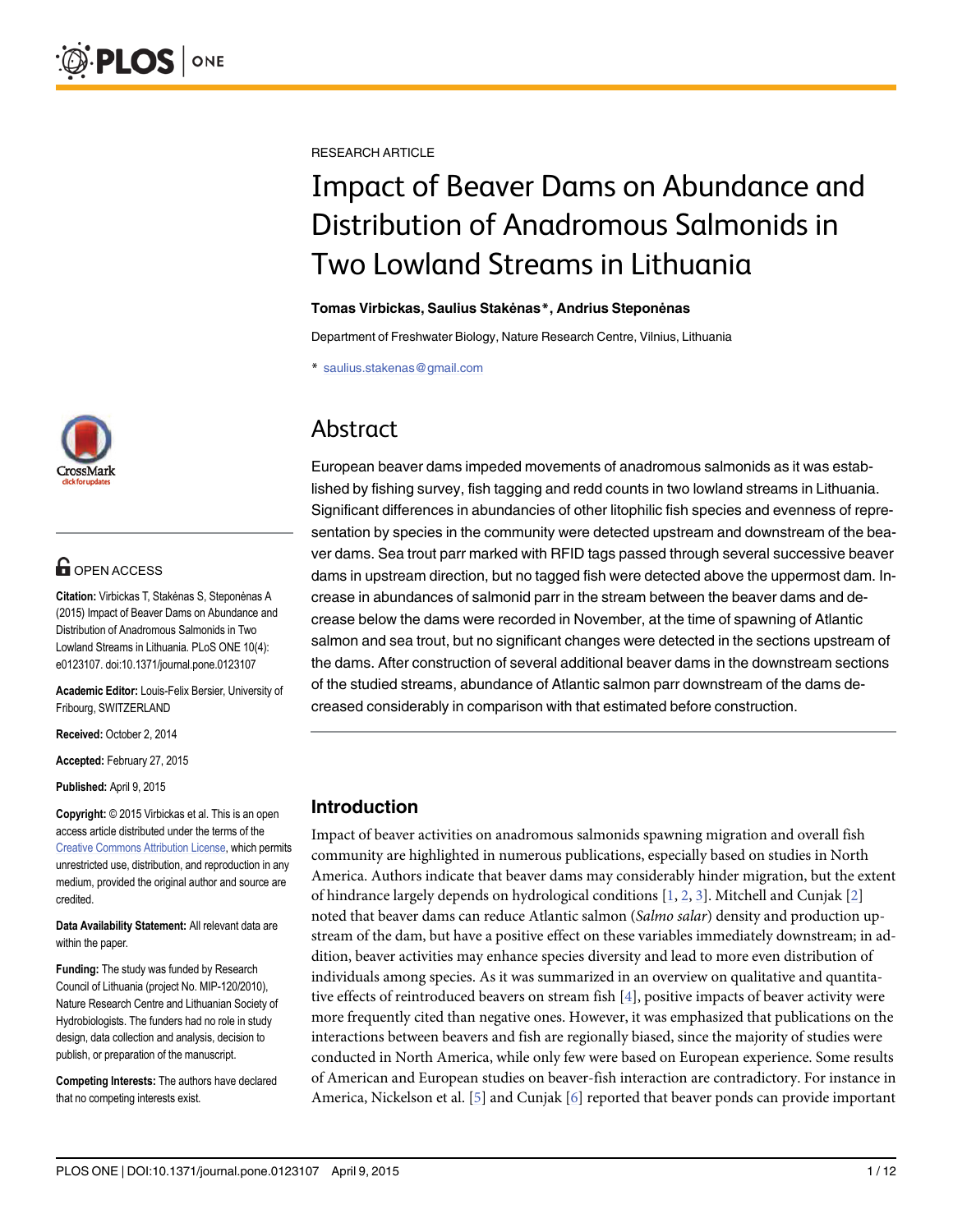PLOS ONE

winter habitat; Hanson and Campbell  $[7]$  suggested that beaver ponds can act as refuge in low flow conditions, and may serve as reservoirs for re-colonizing streams. Contrarily in Europe, in the River Esna (Estonia) European beaver dams created a major impediment to downstream fish migration during droughts  $[8]$ . Fish stranded in the small ponds upstream of the dams did not survive. The dams also proved to be a major obstacle to species re-colonizing the river [8]. It is likely that regional hydrological and morphological features of the rivers may determine the patterns of beaver and fish interactions.

Due to hydromorphological modifications and pollution of rivers during the second part of 20-th century, anadromous salmonids got extinct in majority of rivers in Lithuania. By 1998, salmon populations remained only in two rivers, and sea trout (Salmo trutta) occurred in some 40 streams [9, 10]. A program of restoration of anadromous salmonids started in 1998. As a result, the salmon parr constantly has been recorded yearly since 2005 in 10 rivers, and that of sea trout in more than 60 streams [11]. This restoration program coincided with the beavers population explosion in Lithuania. Since reintroduction in the 1950s, population of beavers in Lithuania increased up to ca 40 thousands individuals at the beginning of 2000s  $[12]$ . However, during the last decade, the population of beavers grew up twofold and in 2008 was estimated to approximately 100 thousands individuals, or 1.5 ind. $km<sup>-2</sup>$  [13]. Most of beaver dams (ca 36%) are constructed on small streams and amelioration ditches with discharge below 0.5  $\mathrm{m}^{3}\mathrm{s}^{-1}$ , but the density of dams in larger (>0.5  $\mathrm{m^3s^{\text{-}1}}$ ) natural streams is also high and amounts on average to 0.81 dam  $km^{-1}$  [13]. The present study was conducted in the frame of multiyear survey on salmon and sea trout restoration success in the rivers of Lithuania. Its aim is to assess the impact of beaver activities on abundance and distribution of salmonids in a river catchment with recently restored salmon and sea trout stocks.

# Materials and Methods

#### Study area

The study was conducted in the streams Šašuola and Plaštaka, the third order tributaries of the Šventoji River (Nemunas River basin; Baltic Sea). Permits for study (electrofishing, fish tagging, and research on Atlantic salmon—protected species in Lithuania) were issued by Environmental Protection Agency of Lithuania. All rivers in Lithuania are public and can be accessed freely without any permission (except in strictly protected areas, e.g. nature reserves or military areas). The streams are situated in a hydrological region where groundwater feeding is prevailing, with about 40% of total runoff. The spring runoff constitutes on average 30% of the total annual runoff, the autumn runoff  $45\%$  [14]. The streams are similar in hydrology and morphology, and meet the same river at a distance of 0.4 km one from another. The lengths of the streams Šašuola and Plaštaka are14 and 16 km, catchment sizes 91 and 89 km $^2$ , mean annual flows 0.67 and 0.82  $\mathrm{m}^{3}$  s<sup>-1</sup>, respectively. The average slope of the bed in the upper and middle reaches of the streams Šašuola and Plaštaka is 1.4 and 1.5 m km<sup>-1</sup>, respectively, but in the lower reaches (3.0–3.5 km to the mouth) inclination increases up to 5.4 m  $km^{-1}$  in the Šašuola Stream and to 5.9 m  $km^{-1}$  in the Plaštaka Stream. Gravel and pebble are dominant substrata in the sections of lower reaches free of beaver dams. Mean stream width and depth in lower reaches of Šašuola was 1.8 m (1–4.1) and 0.4 m (0.1–2.4), respectively and were similar to Plaštaka stream—mean width 1.9 m (1.2–3.8) and depth 0.45 m (0.1–2.2). Hydromorphology of both streams is natural in almost whole their length (Šašuola Stream is channelized from 14 to 10 km before the mouth). There are no known pollution sources which could affect the water quality of the streams. Mean annual discharge in 2011 and 2012 years were almost identical for Šventoji River basin rivers being only 6.2% bigger in year 2012 (Lithuanian Environmental Protection Agency data).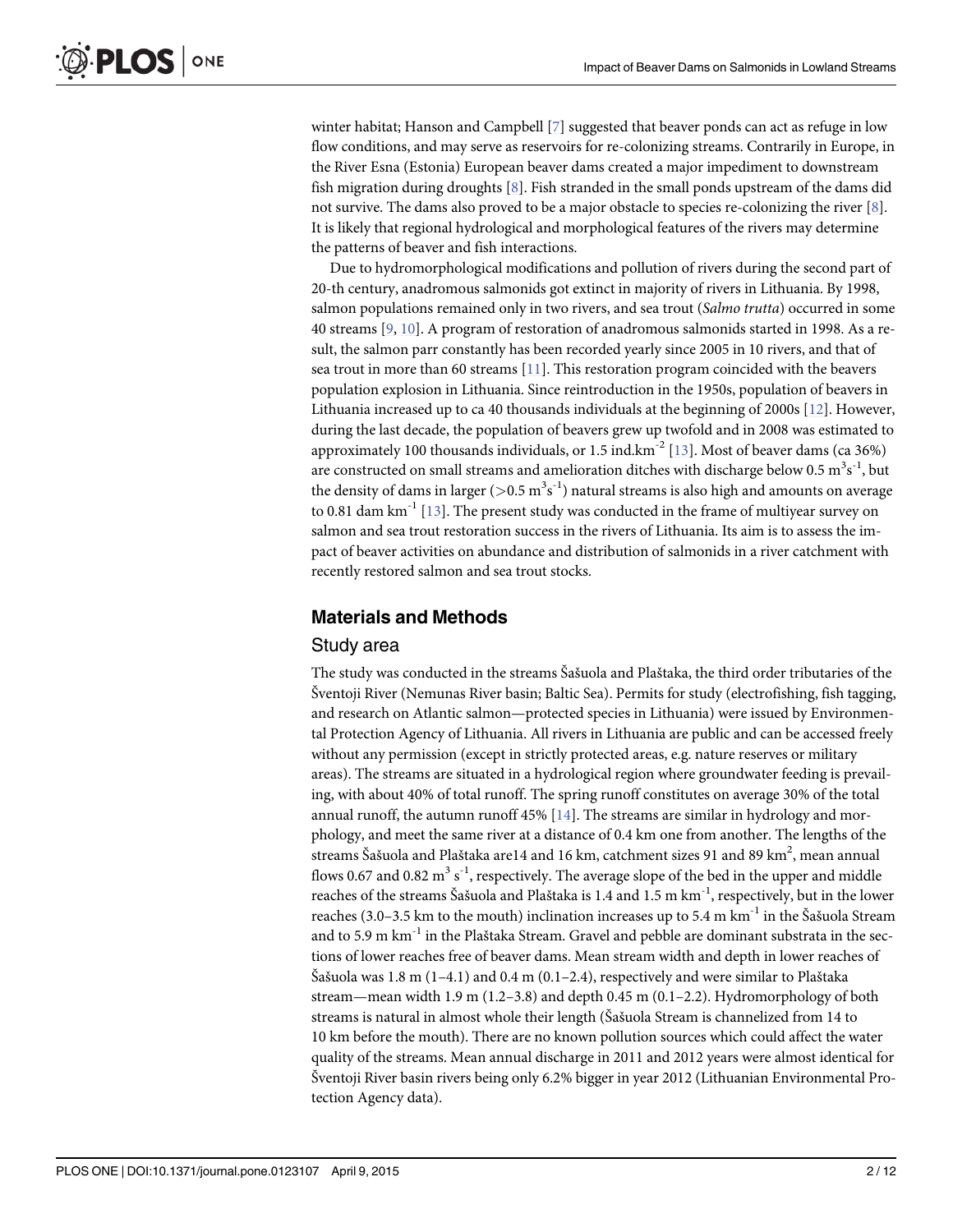Until 2012, three permanent beaver dams were present in the lower reaches of the Šašuola Stream at a distance of 1.24 km, 1.53 km and 1.78 km to the mouth, and two dams were present in the Plaštaka Stream at a distance of 0.88 and 1.19 km to the mouth. In late summer 2012, four additional dams were constructed in the downstream direction in the Šašuola Stream (at 1.19, 1.1, 0.78 and 0.53 km to the mouth) and one dam in the Plaštaka Stream (at 0.46 km to the mouth)  $(Fig 1)$ .

# Fish sampling and analysis

Sampling method applied in this study was the same as the one used for annual salmonid river state monitoring. It allows precise fish abundance estimation and data comparison between



Fig 1. Study area illustrating locations of beaver dams in the streams Šašuola and Plaštaka. Beaver dams, constructed in 2012 are indicated by an asterisk.

doi:10.1371/journal.pone.0123107.g001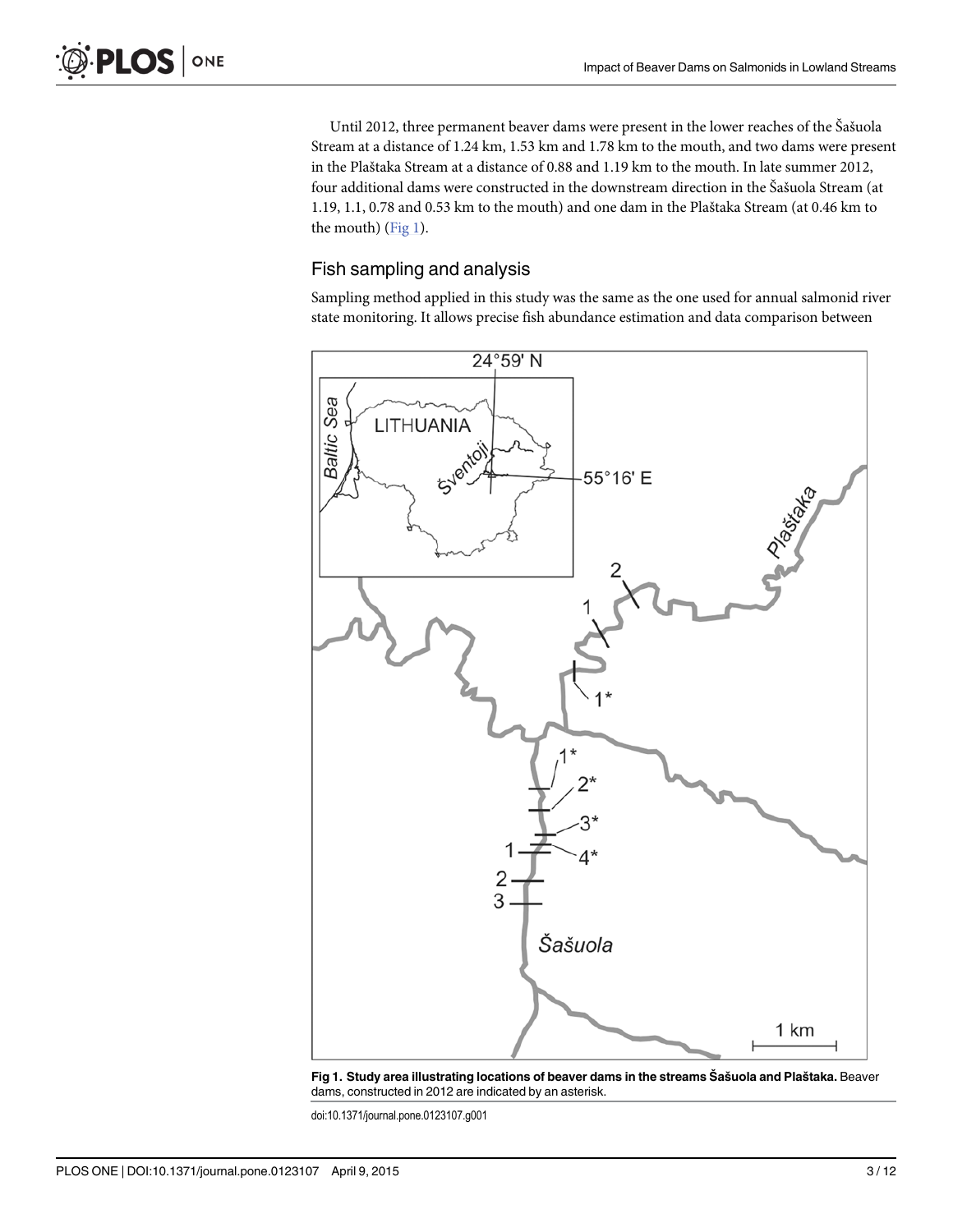streams and within all basin. Continuous single run electrofishing using backpack unit (type IG200-2B, HANS GRASSL GmbH) with the pulsed current (50 Hz) were undertaken at the end of August, end of September and mid of November in 2011, and at the end of September in 2012. In 2011, fish were sampled in a whole stream sections from the mouth (Plaštaka—N 55° 16' 21.83", E 24° 59' 4.37"; Šašuola—N 55° 16' 18.98", E 24° 58' 51.56") until the first beaver dam (hereafter the downstream section), between beaver dams 1–3 in the Šašuola and 1–2 in the Plaštaka (the middle section), and in the 100 m length sections above the uppermost beaver dams (the upstream section). In 2012 fish were sampled in a whole stream sections from the mouth until the first beaver dam (downstream section), between beaver dams  $1^*$ -4 $^*$  in the Šašuola Stream and  $1^*$ –2 in the Plaštaka Stream (middle section; the asterisk refers to newly constructed dams), and in the 110 m (Šašuola) and 100 m (Plaštaka) length sections above the uppermost beaver dams (upstream section). In each section, fish were sampled continuously and all individuals were recorded and released at the point of capture. For all caught salmonids, total length (TL) was measured to the nearest mm and weighed to the nearest 0.1 g. Stream bed wetted width of sampled sections was measured at 3–5 transects, and section lengths were measured from high resolution aerial map. Stream length and width data were used to calculate sampled area.

During fish sampling on August and September 2011 in the lower reaches of the Šašuola Stream, 82 sea trout individuals (TL  $67-162$  mm, SD = 2.23 mm) were equipped with RFID tags (UK ID: 2 x 12 mm, 0.1 g each) to assess movements within the stream. Fish were anaesthetized by immersion in a 0.4–0.5 ml  $l^{-1}$  solution of 2-phenoxy ethanol and fitted with RFID tags into the peritoneal cavity using surgical needle  $[15, 16]$ . At the same time, few scales were collected from each specimen for age determination. After recovery, tagged fish were released at the point of capture. Recapture of tagged trout was performed during surveys on October and November 2011. Every recaptured tagged fish were scanned for ID number, measured, weighed and immediately released at the point of recapture. Fish age was determined following Steinmetz and Müller [17] using scale impressions on acetate strips, read on a micro-projector (magnification: 24 X), with age determination cross-checked using independent estimates by a second interpreter on a sub-sample of individuals. All tagged specimens were juveniles of the 0 + age-class. Fish tagging in Lithuania is not subject to approval of equivalent animal ethics committee, however all tagging was carried out in accordance with the "Animals (Scientific Procedures) Act 1986" [18]. No animals were sacrificed during study.

Salmon and sea trout redd counts were performed in all sections of both streams at the very end of salmonid spawning season (November–December) in 2010 and 2011. The assessment of redds was undertaken visually using polarized glasses. Redds (determined as clean gravel pit upstream and conspicuous tailspill below) measurements were undertaken with the accuracy of 0.1 meter using measuring stick; redds larger than 0.25  $m<sup>2</sup>$  were considered as made by anadromous sea trout and/or salmon [19].

Community diversity (H') and evenness (J') for each fishing session at each section were calculated using Shannon-Weiner diversity index:

$$
H' = -\sum p_i ln p_i, \qquad (1)
$$

$$
J' = \frac{H'}{lnS},\tag{2}
$$

with  $p_i$  the proportion of total fish abundance represented by species i, and S the total number of species for a given fishing session in a given section [20].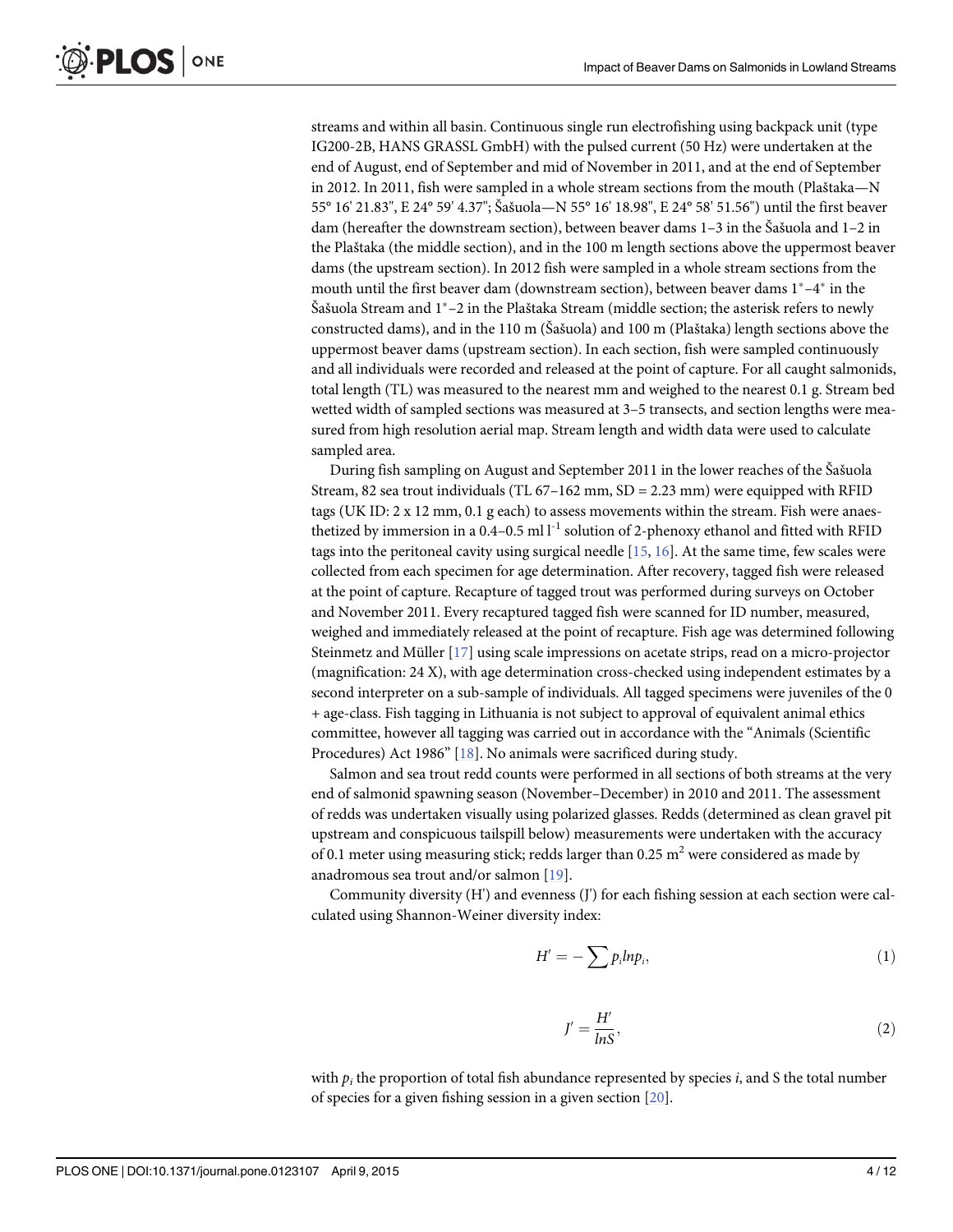To enable comparison of fish abundances  $(N, ind. 100 m<sup>-2</sup>)$  between downstream, middle and upstream sections from different streams and different periods, abundance values were converted to ratios (NR), the actual value of abundance (NA) in a given section at a given period dividing by maximum value (NM), established in a stream at the same period (NR = NA/NM).

Non-parametric Kruskal-Wallis ANOVA was used to compare fish metrics in downstream, middle stream and upstream sections. If a statistically significant difference was found, individual pairs were compared using the Mann-Whitney U-test to differentiate significantly different pairs. Tagged trout TL and weight in the upstream and downstream sections were compared using Mann-Whitney U-test.

## **Results**

In total 24 fish species were recorded in the Šašuola and 19 in the Plaštaka Stream during all electrofishing surveys (Table 1). Eleven species were captured in all sections of both streams. Salmon parr was recorded only in the downstream and middle sections of the Šašuola Stream (Table 1). Trout parr and elder ( $> 2$  years age with TL  $> 200$  mm; [21]) individuals were present in both streams in all sections, but the abundance of elder individuals was low and varied within  $0.3-0.8$  ind.  $100m^{-2}$ , irrespective of section or stream.

Downstream section differed from middle and upstream in significantly greater abundance of minnow (Phoxinus phoxinus), bullhead (Cottus gobio), and total fish abundance. Roach (Rutilus rutilus) and perch (Perca fluviatilis) were significantly more abundant in upstream section in comparison with downstream section, while the stone loach (Barbatulus barbatulus) and trout were more abundant downstream in comparison with upstream (Table 2). The proportion of elder trout among all individuals was significantly greater in the upstream section  $(33.4\pm4.8 \text{ ind. } 100\text{m}^{-2})$  in comparison with downstream  $(9.3\pm1.6 \text{ ind. } 100\text{m}^{-2})$  (Kruskal-Wallis ANOVA and Mann-Whitney U-test,  $p<0.01$ ). There was no difference in the number of species and Shannon diversity (H') among sections, but species were represented more evenly in upstream in comparison with downstream sections.

On August and September, the abundance of salmon and trout was greatest in the downstream sections. On November, abundance of salmonids in the downstream section decreased by—43.9±5.1%, but increased in the middle section by 58.9±9.0% (Fig 2). Deviation of abundance of salmonids in the upstream section was insignificant during all surveys undertaken in 2011 (deviation—7.2±18.1%). On September 2012 salmonids were less abundant in the streams Šašuola and Plaštaka in comparison with September 2011. Abundance of trout parr in the downstream sections decreased from 5.1 to 4.4 ind.  $100m^{-2}$  in the Šašuola Stream, and from 9.1 to 5.1 ind.  $100m^{-2}$  in the Plaštaka Stream. Abundance of salmon parr in the downstream section of the Šašuola Stream decreased from 20.0 to 1.4 ind.  $100\text{m}^{-2}$  (Fig 2).

A total of 68 trout individuals marked with RFID tags (out of 82) were recaptured in the Šašuola Stream. Fifty six individuals were recaptured in the downstream section with 9 individuals located less than 20 meters below the beavers dam. The remaining 12 individuals were recaptured in the section between dams; 10 of them were recaptured above the first beaver dam, and 2 individuals above the second dam (in upstream direction). None of the tagged trout individuals were recorded in the Šašuola Stream section above the uppermost beaver dam. Tagged trout individuals recaptured above dams were slightly bigger (mean  $TL = 11.64$ ,  $SD = 2.13$ ; mean  $W = 15.04$ ,  $SD = 9.18$ ) than remaining specimens (mean  $TL = 10.81$ ,  $SD = 2.30$ ; mean  $W = 12.78$ , SD = 7.57), however differences were statistically not significant (Mann-Whitney U-test).

Since September until November 2011, tagged trout individuals tended to migrate outside the sites of release in the downstream section (Fig 3). In 2010 and 2011, respectively, 15 and 13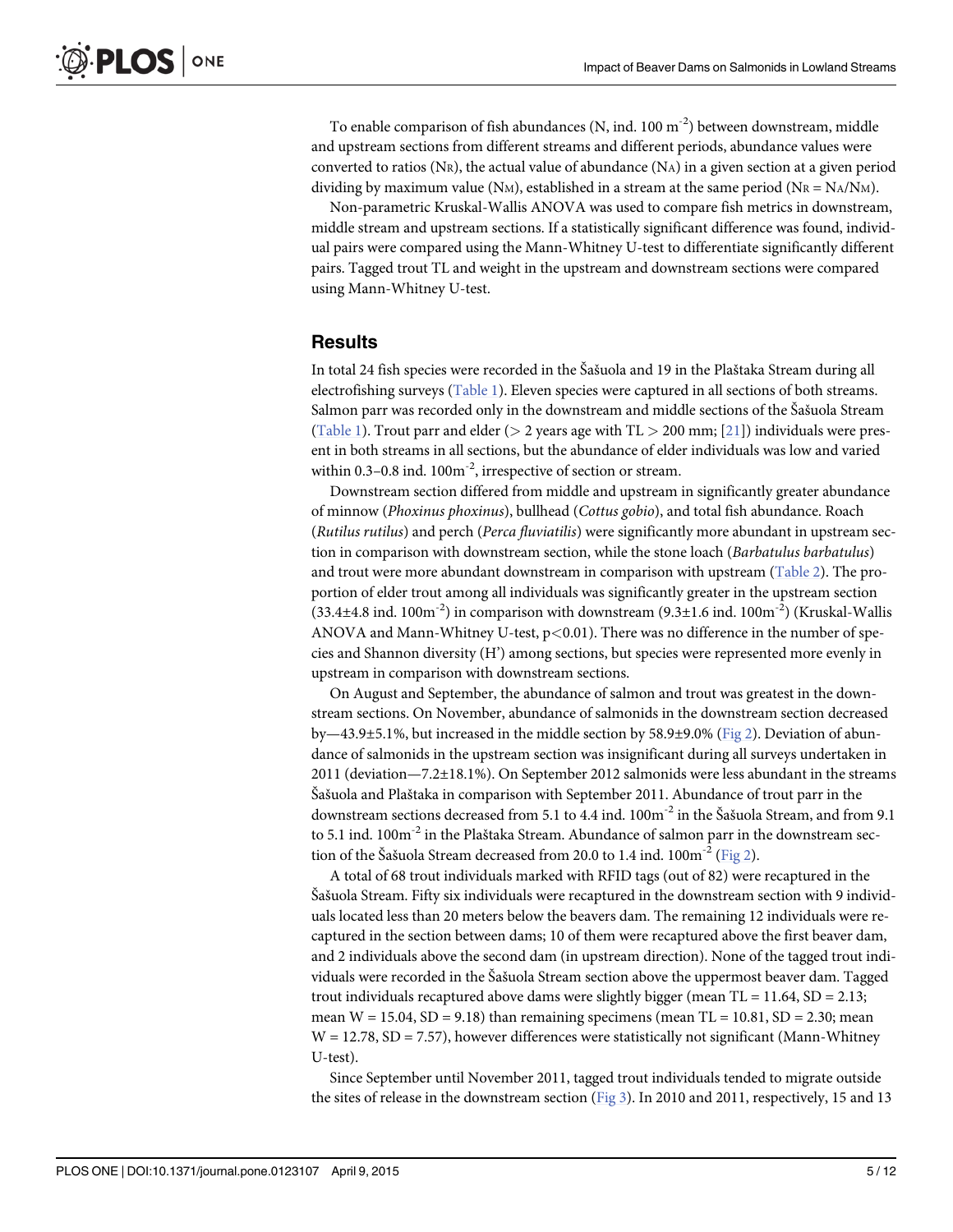

| Table 1. Density of individuals (per 100 m <sup>2</sup> area), number of species, Shannon diversity (H') and evennes (J') in the Šašuola and Plaštaka down- |  |  |
|-------------------------------------------------------------------------------------------------------------------------------------------------------------|--|--|
| stream (D), middle stream (M) and upstream (U) sections.                                                                                                    |  |  |

| <b>Species</b>               |                 | Šašuola         |                 |                 | Plaštaka        |                 |
|------------------------------|-----------------|-----------------|-----------------|-----------------|-----------------|-----------------|
|                              | D               | M               | U               | D               | M               | U               |
| Abramis bjoerkna             |                 | $0.04 \pm 0.05$ | $0.2 \pm 0.3$   |                 | $0.03 \pm 0.06$ |                 |
| Abramis brama                | $0.1 \pm 0.1$   | $0.05 \pm 0.1$  | $0.1 \pm 0.2$   |                 |                 | $0.1 \pm 0.3$   |
| Alburnus alburnus            | $0.3 + 0.3$     | $1.2 + 0.9$     | $1.2 + 1.0$     | $0.1 \pm 0.1$   | $0.7 + 0.6$     | $0.4 + 0.5$     |
| Alburnoides bipunctatus      | 2±3.1           | $0.02 \pm 0.03$ |                 | $0.4 + 0.5$     |                 |                 |
| Barbatula barbatula          | $36.2 \pm 18.8$ | $2.1 \pm 1.3$   | $0.8 + 0.9$     | $13.2 \pm 13.3$ | $10.2 + 8.1$    | $3.2 + 3.6$     |
| Cobitis taenia               | $0.3 + 0.3$     |                 | $0.1 \pm 0.1$   | $0.03 \pm 0.07$ |                 | $0.4 + 0.5$     |
| Cottus gobio                 | $9.4 + 2.4$     | $1.1 \pm 0.6$   | $0.1 \pm 0.2$   | $4.1 \pm 2.5$   | $1.8 + 1.6$     | $0.8 + 0.6$     |
| <b>Esox Lucius</b>           | $0.1 \pm 0.2$   | $0.3 + 0.2$     | $0.2 + 0.2$     | $0.05 + 0.1$    | $0.2 + 0.2$     | $0.6 + 0.5$     |
| Gasterosteus aculeatus       | $0.05 + 0.1$    | $0.6 + 0.9$     | $1.6 + 2.1$     | $0.03 \pm 0.05$ | $0.1 \pm 0.1$   | $0.3 + 0.5$     |
| Gobio gobio                  | $10.7 \pm 5.0$  | $6.6 + 4.2$     | $0.9 + 1.3$     | $5.3 + 5.5$     | $8.2 + 11.6$    | $2.8 + 1.9$     |
| Lampetra planeri             | $0.1 \pm 0.1$   |                 |                 | $0.2 + 0.2$     |                 | $0.1 \pm 0.3$   |
| Leucaspius delinetaus        | $0.02 \pm 0.04$ |                 | $7.1 \pm 9.5$   |                 |                 |                 |
| Leuciscus leuciscus          | $9.2 + 5.0$     | 3±0.9           | $0.5 + 0.4$     | $0.8 + 0.8$     | $2.3 + 2.9$     | $6.1 \pm 5.0$   |
| Lota lota                    | $0.01 \pm 0.02$ |                 |                 | $0.05 \pm 0.1$  | $0.02 \pm 0.05$ |                 |
| Perca fluviatilis            | $1.6 \pm 2.7$   | $2.7 \pm 2.1$   | $4.1 \pm 1.5$   | $0.3 + 0.3$     | $0.4 + 0.4$     | $1.3 + 1.1$     |
| Phoxinus phoxinus            | 89.9±21.2       | $12.7 + 0.8$    | $6.3 + 11.8$    | 83.1±43.7       | 27.8±19.9       | $13.3 + 5.7$    |
| Pungitius pungitius          | $0.01 \pm 0.02$ | $0.2 + 0.2$     |                 | $0.1 \pm 0.1$   | $0.9 + 1.3$     | 0.8             |
| Rodeus amarus                | $0.1 \pm 0.1$   | $1.1 \pm 1.0$   | $0.2 \pm 0.4$   |                 |                 |                 |
| Rutilus rutilus              | $0.7 + 0.8$     | $1.4 + 0.9$     | $3.8 + 1.41$    | $0.2 + 0.3$     | $0.2 + 0.2$     | $2.4 \pm 2.2$   |
| Salmo salar                  | $11.1 \pm 8.6$  | $3.1 \pm 3.7$   |                 |                 |                 |                 |
| Salmo trutta                 | $5.7 \pm 1.2$   | $2.8 + 2.0$     | $0.7 + 0.1$     | $9.5 + 3.6$     | $7.8 + 5.4$     | $3.8 + 1.3$     |
| Scardinius erythrophthalmus  | $0.1 \pm 0.2$   | $0.1 \pm 0.1$   |                 |                 |                 |                 |
| Squalius cephalus            | $1.6 + 0.4$     | $0.8 + 0.5$     | $1.9 + 3.1$     | $0.2{\pm}0.1$   | $0.1 \pm 0.1$   | $1.2 \pm 1.2$   |
| Thymallus thymallus          |                 |                 |                 | $0.1 \pm 0.2$   | $0.03 \pm 0.06$ |                 |
| Tinca tinca                  |                 | $0.02 \pm 0.04$ |                 |                 |                 |                 |
| Total density of individuals | 179.3±25.9      | 42.3±12.8       | 29.8±10.5       | 117.8±30.8      | 60.7±38.8       | $37.2 \pm 23.5$ |
| Number of species            | 15±2.8          | $15.8 \pm 3.2$  | 11±1.6          | $11.8 \pm 1.3$  | $10.5 \pm 3.1$  | $10.3 + 4.1$    |
| Shannon diversity (H')       | 1.56±0.14       | $1.93 \pm 0.53$ | $1.91 \pm 0.43$ | $1.04 \pm 0.22$ | $1.50 \pm 0.39$ | 1.76±0.46       |
| Evenness $(J')$              | $0.58 \pm 0.03$ | $0.69 \pm 0.15$ | $0.80 \pm 0.16$ | $0.43 \pm 0.10$ | $0.64 \pm 0.12$ | $0.77 \pm 0.05$ |

Data is presented as mean ± SD of all electrofishing surveys.

doi:10.1371/journal.pone.0123107.t001

Table 2. Fish metrics, significantly differing in downstream (D), middle stream (M) and upstream (U) sections (Kruskal-Wallis ANOVA and Mann-Whitney U-test for pair-wise comparisons; significantly differing sections are indicated in superscript).

| <b>Fish metrics</b>            | D            | M     | U           | p value |
|--------------------------------|--------------|-------|-------------|---------|
| Cottus gobio (N <sub>R</sub> ) | $0.960^{MU}$ | 0.344 | 0.198       | 0.030   |
| Phoxinus phoxinus (NR)         | $1.000^{MU}$ | 0.256 | 0.138       | 0.011   |
| Barbatula barbatula (NR)       | $0.882^U$    | 0.348 | 0.103       | 0.014   |
| Salmo trutta (NR)              | $0.923^{U}$  | 0.555 | 0.234       | 0.008   |
| Perca fluviatilis (NR)         | 0.269        | 0.522 | $0.811^{D}$ | 0.047   |
| Rutilus rutilus (NR)           | 0.100        | 0.375 | $0.875^{D}$ | 0.009   |
| Total density (NR)             | $1.000^{MU}$ | 0.377 | 0.242       | 0.006   |
| Evenness $(J')$                | 0.505        | 0.668 | $0.785^{D}$ | 0.003   |

doi:10.1371/journal.pone.0123107.t002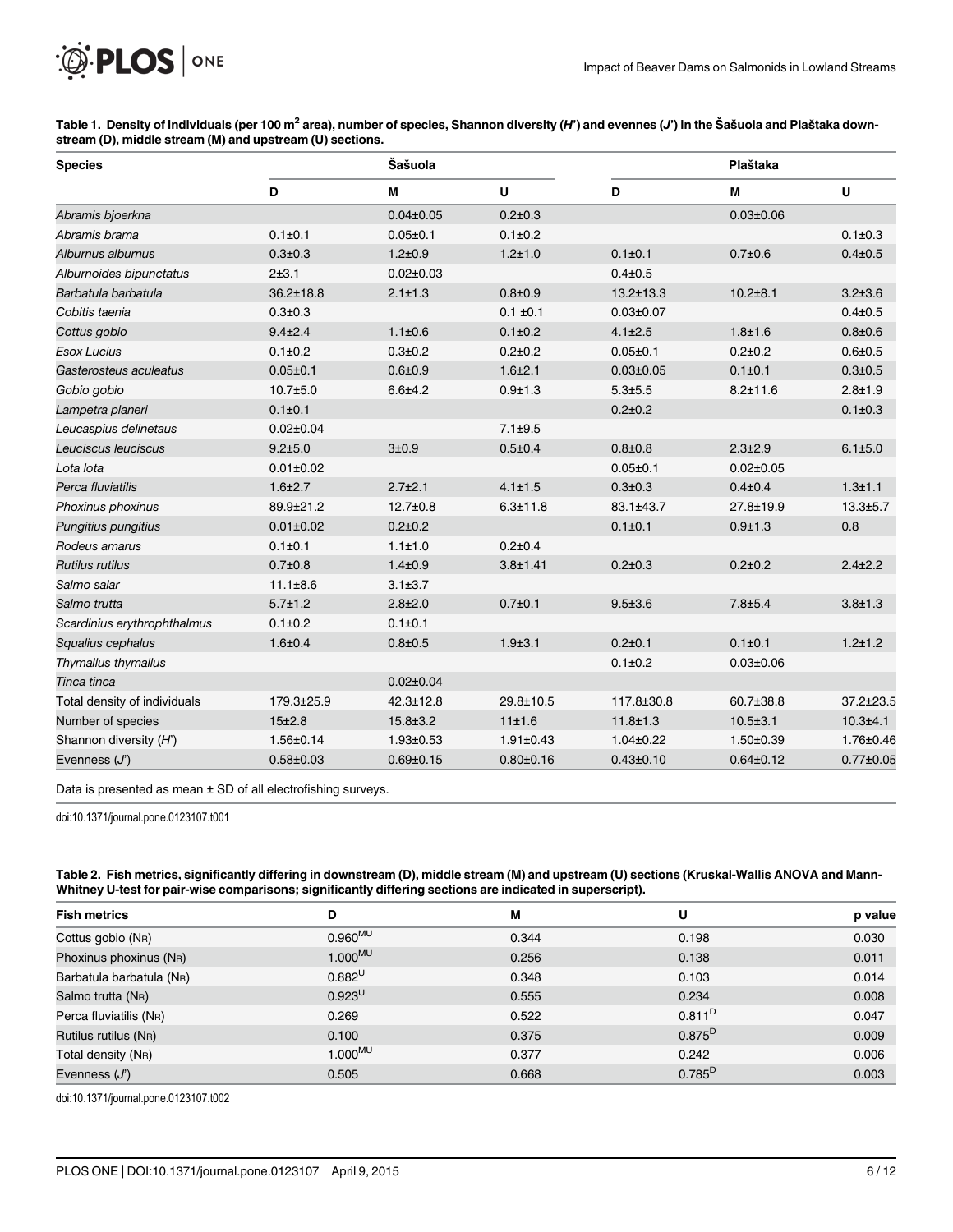

Fig 2. Density (ind. 100m-2) of sea trout parr in the different sections of Plaštaka (A) and Šašuola (B) streams, and density of salmon parr in the different sections in Šašuola (C) in August, September and November 2011, and September 2012 (marked with an asterisk). Downstream sections = light grey columns, middle stream = dark grey columns, and upstream sections = black columns.

doi:10.1371/journal.pone.0123107.g002

anadromous sea trout and/or salmon redds were recorded in the Šašuola downstream section. In the Plaštaka downstream section, 5 and 7 anadromous sea trout and/or salmon redds were recorded in 2010 and 2011, respectively. Anadromous sea trout and/or salmon redds were absent in middle and upstream sections in both streams.

### **Discussion**

A number of studies have found increased species richness/diversity in the presence of beaver activity  $[7, 22, 23, 2]$ . In the present study, no difference was found in the number of species and Shannon diversity  $(H')$  in the different sections of the streams; however, representation of species in the community was more even in the upstream sections. Mitchell and Cunjak [2] indicate that Atlantic salmon affects community diversity by reducing evenness in streams, where it dominates numerically. Atlantic salmon and sea trout are among the most abundant fish species in the downstream sections in the streams Plaštaka and Šašuola, but do not dominate numerically. Significant reduction in abundance of several litophilic species rather than decrease in abundance of salmonids alone caused more even distribution of individuals among the species in upstream sections (Table 1). Contrarily to litophilic species, roach and perch became relatively more abundant in the upstream sections. Similar finding was reported by Balon and Chadwick  $[24]$  who indicated that activities of the beaver may result in a shift from fish using stones and gravel for spawning to dominance by less specialized spawners.

Salmon parr was absent in the Šašuola upstream section and the abundance of sea trout parr was significantly lower above the dams in comparison to middle and downstream sections in both streams. Most trout individuals recorded above the dams may belong to a resident population similarly to Norwegian streams; however, it was not possible to tell whether the juveniles were the offspring of anadromous and/or of resident trouts [25]. Decrease in abundance of juvenile brown trouts and dominance of larger individuals in stream sections with beaver activity, compared to unoccupied reference sections were also reported for Swedish streams [23].

No large redds (greater than 0.25  $\mathrm{m}^{2})$  of anadromous sea trout and/or salmon were detected in upstream sections in both streams during inspections in 2010 and 2011. Beaver dams seem to impede the upstream migration of adult anadromous salmonids, as mentioned by other authors [26, 27], though the influence of dams on fish movements are likely site specific and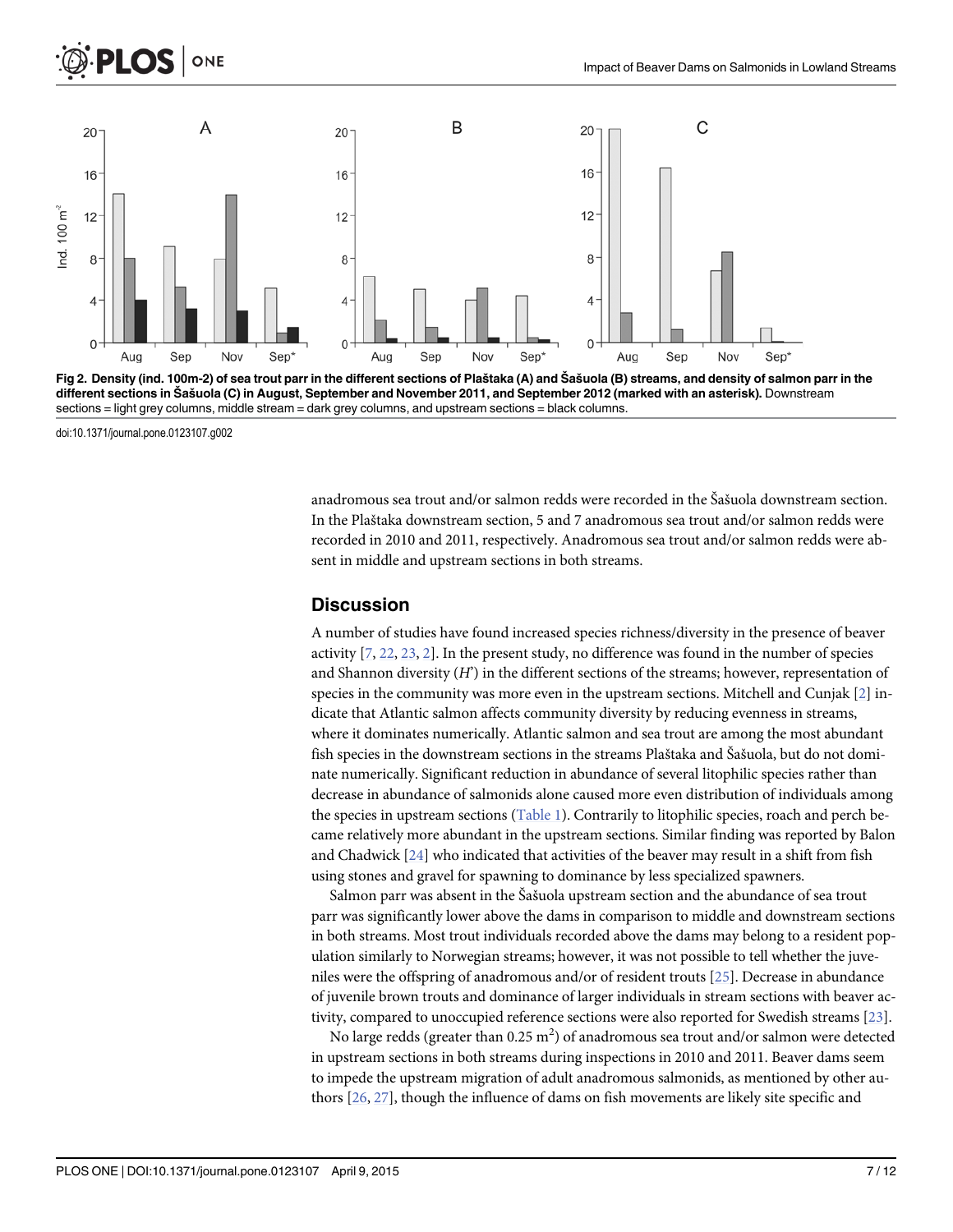# PLOS | ONE







doi:10.1371/journal.pone.0123107.g003

complex, depending on dam structure, size and location, on river size and flow, and season [25, 28, 2].

Juveniles of sea trout were able to pass through several successive beaver dams in upstream direction, as it was established by tagging experiment in the Šašuola Stream. Increase in abundance of salmon and sea trout juveniles in stream section between beaver dams on November also demonstrates the ability of juveniles to pass the lowermost dams. It is known that beaver dams may be semipermeable to fish movements [29], but permeability may reduce depending on dam height and the length of transition zone between the stream and the pond [30]. In turn, presence of juveniles of anadromous salmonids in the stream sections above the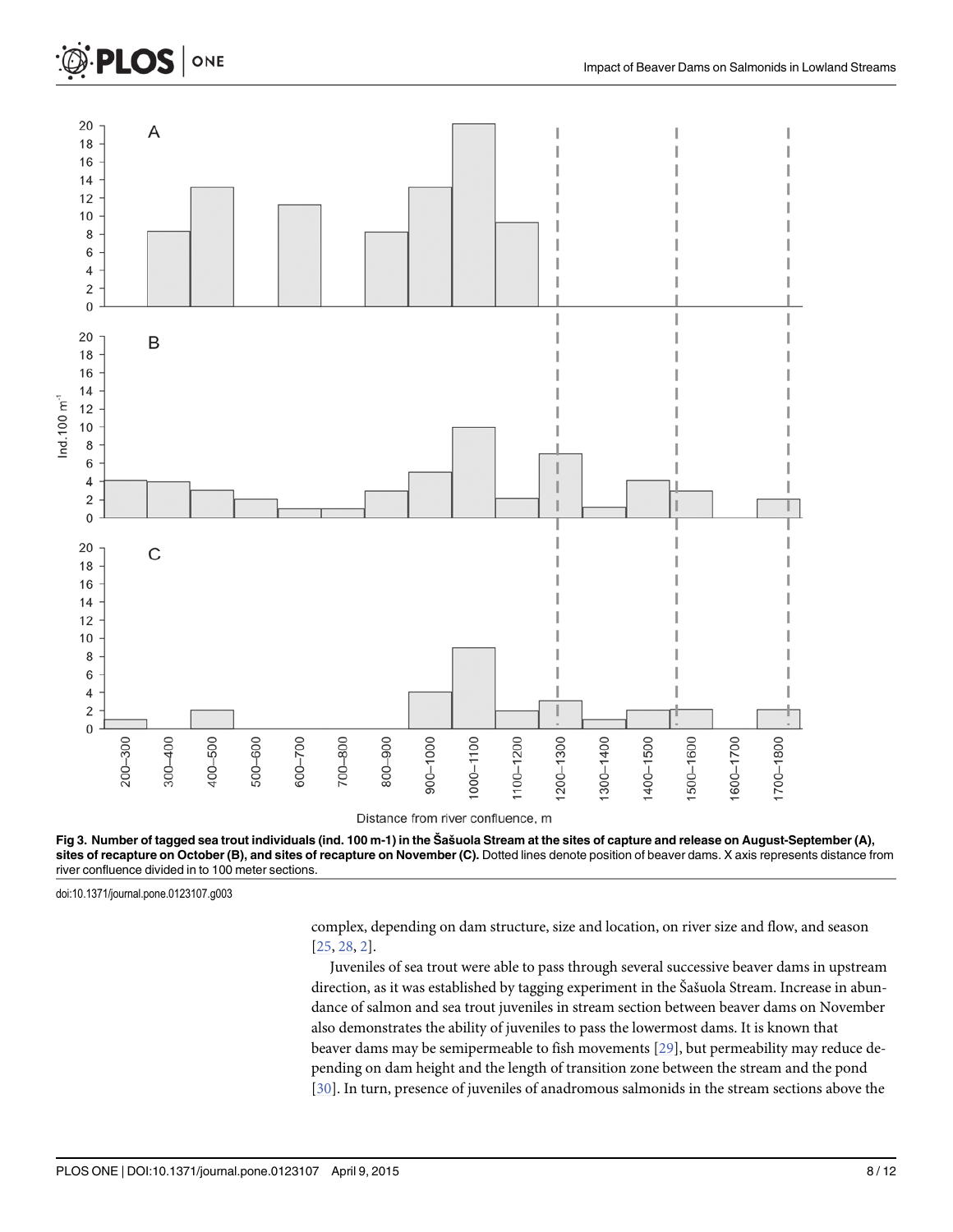beaver dams is not necessarily indicative of ability of adult fish to pass the dam, as it is generally accepted.

Increase in abundance of salmonid juveniles in the middle sections on November took place in both studied streams, and this coincided with spawning period of Atlantic salmon and sea trout [10]. It is known that males of autumn migrating salmonids display aggressive behavior toward mature male parr during spawning  $[31, 32, 33]$ . They may be aggressive also toward non-matured parr, causing the juveniles to migrate upstream in refuges formed by beaver ponds.

After construction of several additional beaver dams in the downstream sections of the streams Šašuola and Plaštaka in late summer 2012, reduction in abundance of salmonid parr was observed on September 2012 in comparison with estimated abundance on September 2011, despite redd counts yielded similar numbers of anadromous adults in both years, and mean annual discharge was almost identical in both years in the Šventoji River basin. Based on data of annual monitoring launched in 2000, average abundance of salmon parr in the Šventoji River basin (which includes the studied streams) is  $3.5\pm2.9$  ind.  $100\text{m}^{-2}$  [34], with a maximum abundance of 8.6 ind.  $100m^{-2}$  in 2011. In 2012, abundance was  $\sim$ 1.6 times lower with 5.5 ind. 100m-2. Decline in salmonid parr abundance in the streams Šašuola and Plaštaka in 2012 may be a reflection of the general trend in the basin; however, this trend alone cannot explain fourteen fold decreases in the abundance of salmon parr in the Šašuola Stream. It is likely that newly constructed beaver dams also had an adverse impact on salmon parr due to flooding or dewatering of their habitats [35].

Beaver-induced habitat modifications have both positive and negative effects, depending on the beaver population density and the prevailing constraints on local fish species composition and abundance [36]. Regional differences in beaver and fish interactions are also apparent. Most studies in North American streams showed a positive rather than negative overall impact of beaver activities on fish. Beaver dams create patchy environment in salmonid streams thus enhancing overall diversity, as reported by Mitchell and Cunjak [2] and summarized by Kemp et al. [4]. North American beaver ponds, with their relatively slow waters and high invertebrate productivity, provide important rearing habitat for anadromous fish species [37, 38, 39], including Atlantic salmon [40]. Numerous studies from North America highlighted beaver dams as important overwintering sites for fish and particularly salmonids  $[41, 5, 6, 42, 43]$ . Creation of ponds and other slow-water environments by beaver dams increased salmon productivity [40, 44]. In Europe, studies conducted in the salmonid streams of Scandinavian Peninsula (Northern Europe) showed the overall impact of European beaver activities on anadromous salmonids being indifferent. Halley and Lamberg [25] suggested that, because dam construction reduces available spawning habitat for salmonids due to increased silting upstream of dams, the hypothesis that European beaver dams has no impact on Atlantic salmon and brown/sea trout cannot be supported, neither can the view that anadromous fish are unable to negotiate beaver dams. Similarly, Parker and Rønning [26] argued that, due to their low density, small size and short lifetime, European beaver dams will have a negligible effect on the upstream and downstream migrations of Atlantic salmon and sea trout in a major Norwegian catchment. Hägglund and Sjöberg [23] noted that beaver ponds provide refuge for large brown trout during low flow periods in the Swedish streams, but act as barriers to colonization and migration for slow dispersing species, such as the bullhead. Findings in the slow-running lowland streams across Baltic are controversial concerning the impact of European beaver activities on fish. In Denmark, beaver dams were thought to be complete barriers to resident fish species, with only sea trout being able to pass them during periods of high flow; the absence of spawning activities and natural recruitment of brown and sea trout were attributed to the poor physical condition of the watercourses [45]. In Estonia, beaver ponds were found to be deadly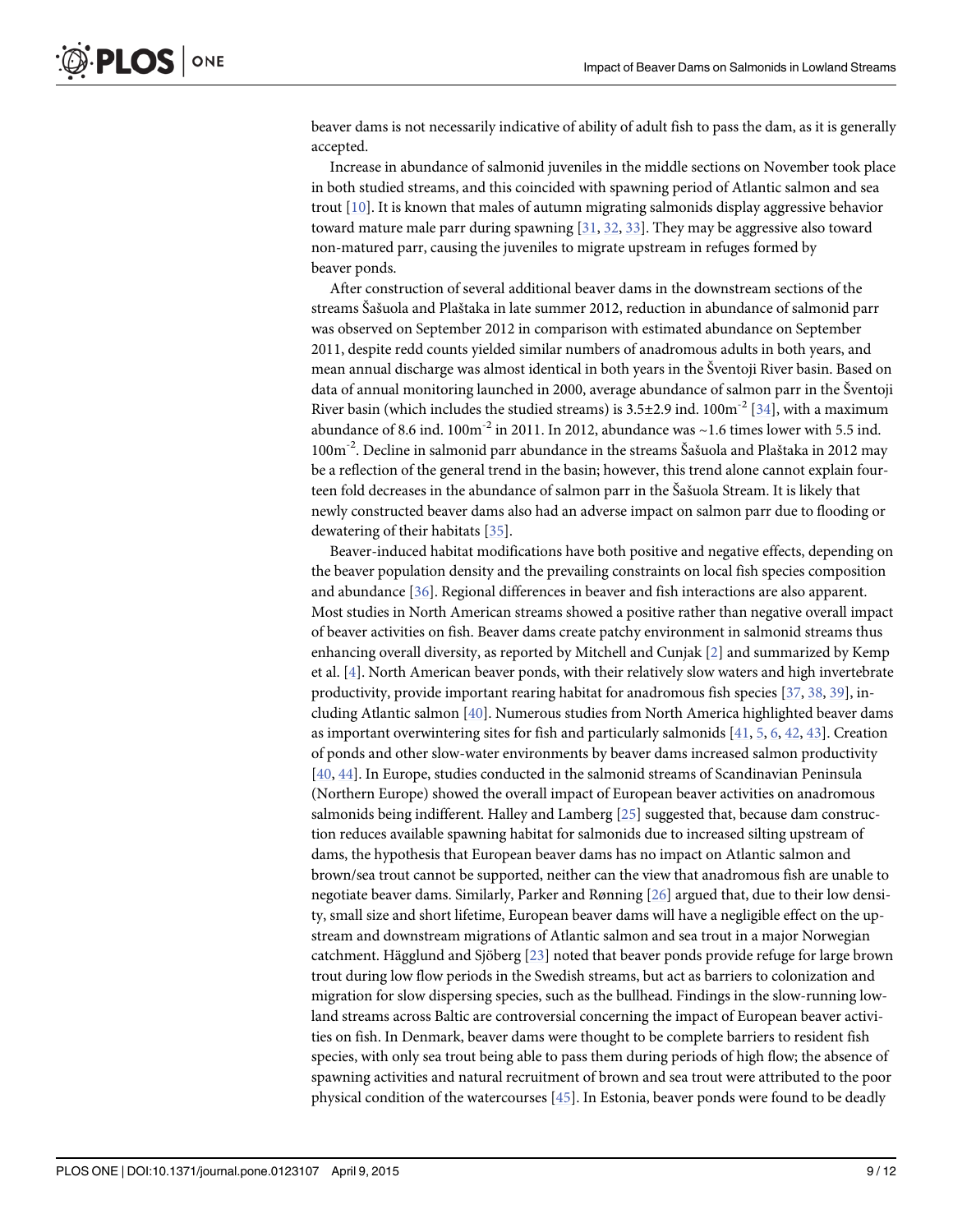traps for fish during droughts [8], which contrasts with findings in Swedish streams [23]. Our study in Lithuanian streams showed that construction of beaver dams impeded fish movements, but beaver ponds served as refuge for salmonid juveniles during autumn migration of adults; however, their importance as wintering habitat, which is widely reported for North American streams, may be limited in the Eastern Baltic lowlands with temperate climate. In Lithuania, small rivers usually have ice cover only for 21–35 days on average, and riffles do not freeze at all [46].

The impact of beaver dams on migration of salmonids is temporally variable and, as beaver dams are built, expanded and abandoned over time, the relationship between stream discharge and the success of salmon migration continually adjusts [3]. However, in small streams that are easily dammed, beavers can alter many vital habitat features which are crucial for fish survival and reproduction [28], as stream hydrology, temperature, dissolved oxygen and water chemistry [36, 47, 48]. Inclination of the stream beds in the lowlands of Eastern Baltic is generally low, slow-running sections with sandy bottoms prevail, and cyprinid dominated fish communities are common [49, 50, 51, 52]. Large scale hydrological and morphological stream modifications induce shrinkage of habitats availability for salmonids in Lithuania as in others Eastern Baltic countries [11, 53]. In such a situation, allowing the adult salmonids to access as far upstream as possible may be very important to optimize recruitment [54]. Extremely high density of beaver dams may slow down recovery rates of populations of anadromous salmonids in the Eastern Baltic lowland streams.

# Author Contributions

Conceived and designed the experiments: SS TV. Performed the experiments: SS TV AS. Analyzed the data: SS TV. Contributed reagents/materials/analysis tools: AS. Wrote the paper: SS TV AS.

# **References**

- Cunjak RA, Therrien J. Inter-stage survival of wild juvenile Atlantic salmon, Salmo salar L. Fish Manag Ecol 1998, 5(3) 209–223.
- 2. Mitchell SC, Cunjak RA. Stream flow, salmon and beaver dams: roles in the structuring of stream fish communities within an anadromous salmon dominated stream J Anim Ecol 2007, 76 1062–1074. PMID: 17922703
- 3. Taylor BR, MacInnis C, Floyd TA. Influence of rainfall and beaver dams on upstream movement of spawning Atlantic salmon in a restored brook in Nova Scotia, Canada River Res Appl 2010, 26 183–193.
- 4. Kemp PS, Worthington TA, Langford TEL, Tree ARJ, Gaywood MJ. Qualitative and quantitative effects of reintroduced beavers on stream fish Fish Fish 2012, 13(2) 158–181.
- 5. Nickelson TE, Rodgers JD, Johnson SL, Solazzi MF. Seasonal changes in habitat use by juvenile coho salmon (Oncorhynchus kisutch) in Oregon coastal streams Can J Fish Aquat Sci 1992, 49 783–789.
- 6. Cunjak RA. Winter habitat of selected stream fishes and potential impacts from land-use activity Can J Fish Aquat Sci 1996, 53(1) 267–282.
- 7. Hanson WD, Campbell RS. The effects of pool size and beaver activity on distribution and abundance of warm-water fishes in a North Missouri stream Am Midl Nat 1963, 69 136–149.
- 8. Tambets M, Jarvekulg R, Veeroja R, Tambets J, Saat T. Amplification of negative impact of beaver dams on fish habitats of rivers in extreme climatic conditions J Fish Biol 2005, 67(B) 275–276.
- 9. Kesminas V, Virbickas T. Fish species diversity and productivity. Hydrobiological Research in the Baltic Countries In Volskis RS editor Rivers and Lakes, Part 1 Institute of Ecology, 1999 pp 66–102.
- 10. Kesminas V, Repečka R, Kazlauskienė N, Virbickas T, Stakėnas S, Kontautas A, et al. Baltijos lašiša Lietuvoje [Baltic salmon in Lithuania] Aldorija [in Lithuanian, with summary in English], 2000.
- 11. HELCOM. Salmon and Sea Trout Populations and Rivers in the Baltic Sea—HELCOM assessment of salmon (Salmo salar) and sea trout (Salmo trutta) populations and habitats in rivers flowing to the Baltic Sea. Balt Sea Environ 2011, Proc No 126 A.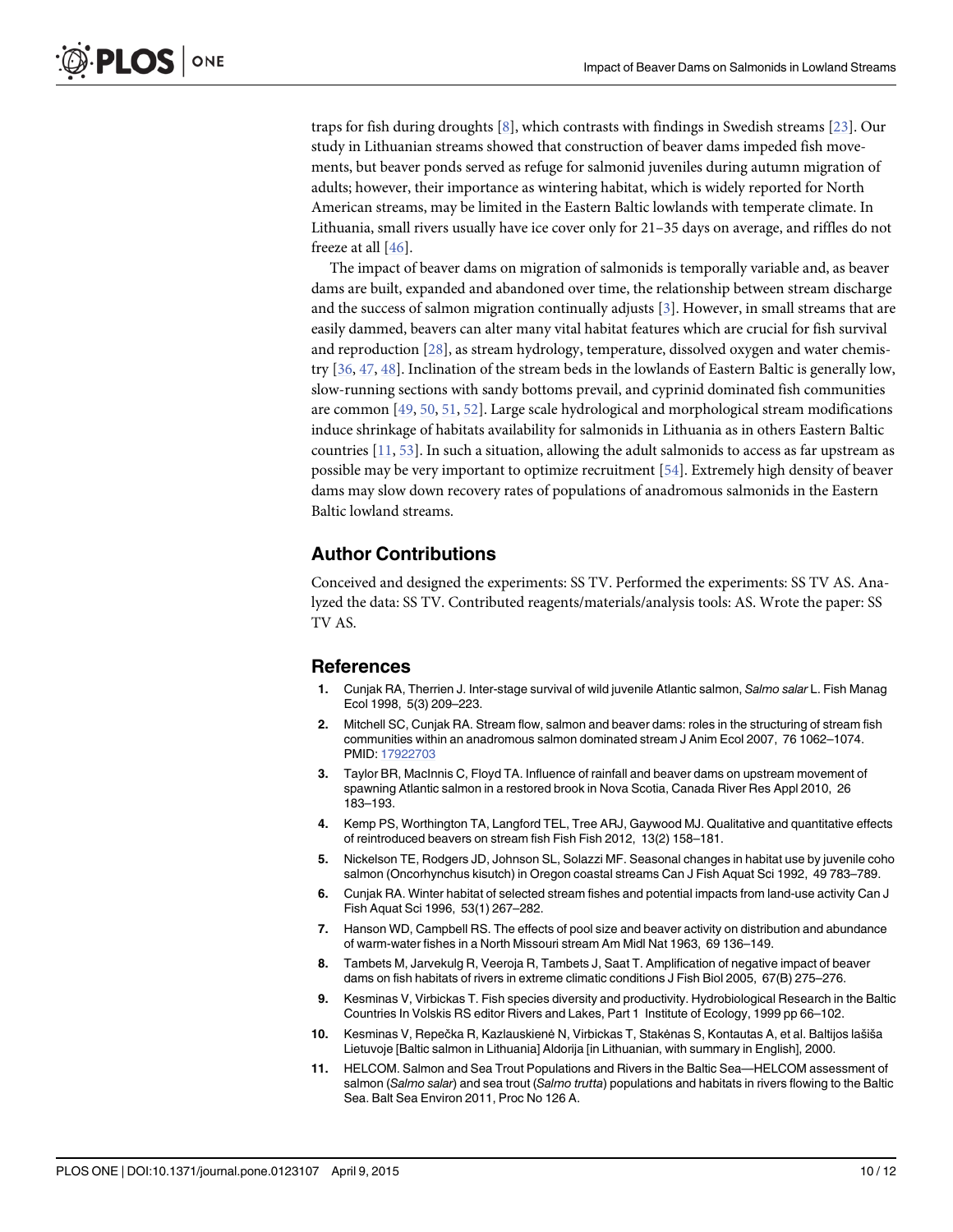- 12. Halley DJ, Rosell F. Population and distribution of European beavers (Castor fiber) Lutra 2003, 46(2) 91–101.
- 13. Ulevičius A. Upini bebr (Castor fiber L.) b klės vertinimas Lietuvoje [State of the Eurasian beaver (Castor fiber L.) population in Lithuania] Scientific research Report, Environmental Protection Agency [in Lithuanian with summary in English.], 2008. Available: http://gamta.lt/files/ataskaita-upiniu\_bebru\_ bukle.pdf.
- 14. Gailiušis B, Jablonskis J, Kovalenkovienė M. Lietuvos upės: Hidrografija ir nuotėkis. [The Lithuanian Rivers: Hydrography and Runoff] Spindulys [in Lithuanian, with summary in English.], 2001.
- 15. Moore A, Russell IC, Potter ECE. The effects of intraperitoneally implanted dummy acoustic transmitters on the behaviour and physiology of juvenile Atlantic salmon, Salmo salar L. J Fish Biol 1990, 37 713–721.
- 16. Stakėnas S, Copp GH, Scott DM. Tagging effects on three non-native fish species in England (Lepomis gibbosus, Pseudorasbora parva, Sander lucioperca) and of native Salmo trutta Ecol Fresh Fish 2009, 18 167–176.
- 17. Steinmetz B, Müller R. An atlas of fish scales, and other body structures used for age determination: non-salmonid species found in European fresh waters Cardigan Samara Publishing, 1991.
- 18. Animals (Scientific Procedures) Act 1986 The National Archives, United Kingdom, 1986. Available: http://www.legislation.gov.uk/ukpga/1986/14/contents.
- 19. Nika N. Reproductive ecology and success of sea trout (Salmo trutta L.) in a small lowland stream of western Lithuania Doctoral thesis, Klaipėda University, Coastal Research and Planning Institute, 2011. Available: http://vddb.laba.lt/fedora/get/LT-eLABa-0001:E.02~2011~D\_20120220\_120850-86383/DS. 005.1.01.ETD
- 20. Brower JE, Zar JH. Field & Laboratory Methods for General Ecology Wm C Brown Publishers, 1977.
- 21. Skrupskelis K, Stakėnas S, Virbickas T, Nika N. Age and size of migrating Atlantic salmon, Salmo salar L., and sea trout, Salmo trutta L., smolts in Lithuanian rivers Arch Pol Fish 2012, 20 255–266.
- 22. France RL. The importance of beaver lodges in structuring littoral communities in boreal headwater lakes Can J Zool 1997, 75 1009–1013.
- 23. Hägglund A, Sjöberg G. Effects of beaver dams on the fish fauna of forest streams. For Ecol Manag 1999, 115 259–266.
- 24. Balon EK, Chadwick EMP. Reclamation of a perch lake: a case study using density estimates and the guild concept Arch Hydrobiol 1979, 85 543–547.
- 25. Halley DJ, Lamberg A. Populations of juvenile salmon and trout in relation to beaver damming of a spawning stream. In: Czech A. & Schwab G. editors. The European Beaver in a New Millennium. Proceedings of 2nd European Beaver Symposium. Carpathian Heritage Society 2001 pp 122–127.
- 26. Parker H, Rønning ØC. Low potential for restraint of anadromous salmonid reproduction by beaver Castor fiber in the Numedalslågen River catchment, Norway River Res Appl 2007, 23 752–762.
- 27. Guignion D. A Conservation Strategy for Atlantic Salmon in Prince Edward Island. The Atlantic Salmon Conservation Foundation, 2009. Available: http://atlanticsalmonfederation.org/pei/2009peireport.html.
- 28. Rosell F, Bozser O, Collen P, Parker H. Ecological impact of beavers Castor fiber and Castor canadensis and their ability to modify ecosystems Mammal Rev 2005, 35 248–276.
- 29. Schlosser IJ. Dispersal, boundary processes and trophic level interactions in streams adjacent to beaver ponds Ecol 1995, 76 908–925.
- 30. Snodgrass JW, Meffe GK. Influence of beavers on stream fish assemblages: effects of pond age and watershed position Ecol 1998, 79 928–942.
- 31. Bohlin T. A note on the aggressive behavior of large male sea trout towards "precocious" males during spawning. Institute for Freshwater Research 1975, Report 54.
- 32. Hutchings JA, Myers RA. Escalation of an asymmetric contest: mortality resulting from mate competition in Atlantic salmon, Salmo salar Can J Zool 1987, 65 766–768.
- 33. Broberg MM, Nielsen EE, Dieperink C. Incidence of physical injury of mature male parr in a natural population of brown trout J Fish Biol 2000, 57 1610–1612.
- 34. ICES Report of the Baltic Salmon and Trout Assessment Working Group (WGBAST), 3–12 April 2013, Tallinn, Estonia ICES CM 2013/ACOM:08. 2013.
- 35. Bryant MD. The role of beaver dams as coho salmon habitat in southeast Alaska streams Proceedings of the Olympic Wild Fish Conference, 23–25 March 1983. In: Walton JM, Houston DB, editors. Fisheries Technology Program, Peninsula College, 1984 pp 183–192.
- 36. Collen P, Gibson RJ. The general ecology of beavers (Castor spp.), as related to their influence on stream ecosystems and riparian habitats, and the subsequent effects on fish—a review Rev Fish Biol Fish 2000, 10(4) 439–461.